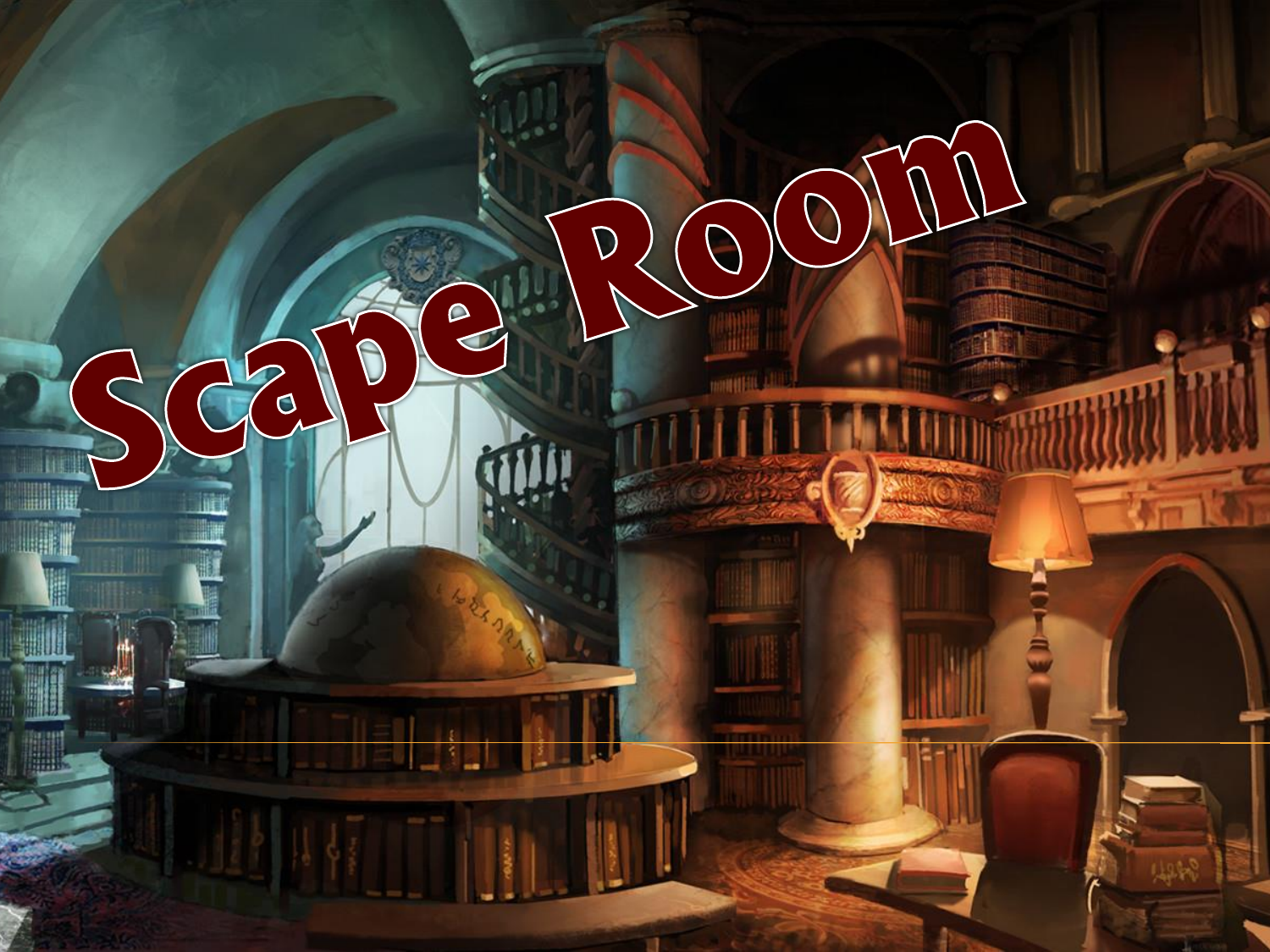# New proyect

It´s time to start a new proyect. One we were talking about before starting this period of quarantine: **Do your own Scape Room.**

#### **OBJECTIVES**

- Design the setting and the plot, the characters and the room where everything takes place.
- **Present the scape room to the gamers with a thrilling letter in which you** tell them the story and encourage them to do their best and to fulfil the different tasks.
- Prepare the different tasks using original ways to solve it, the characters and the materials used.
- Present the scaperoom with a power point file.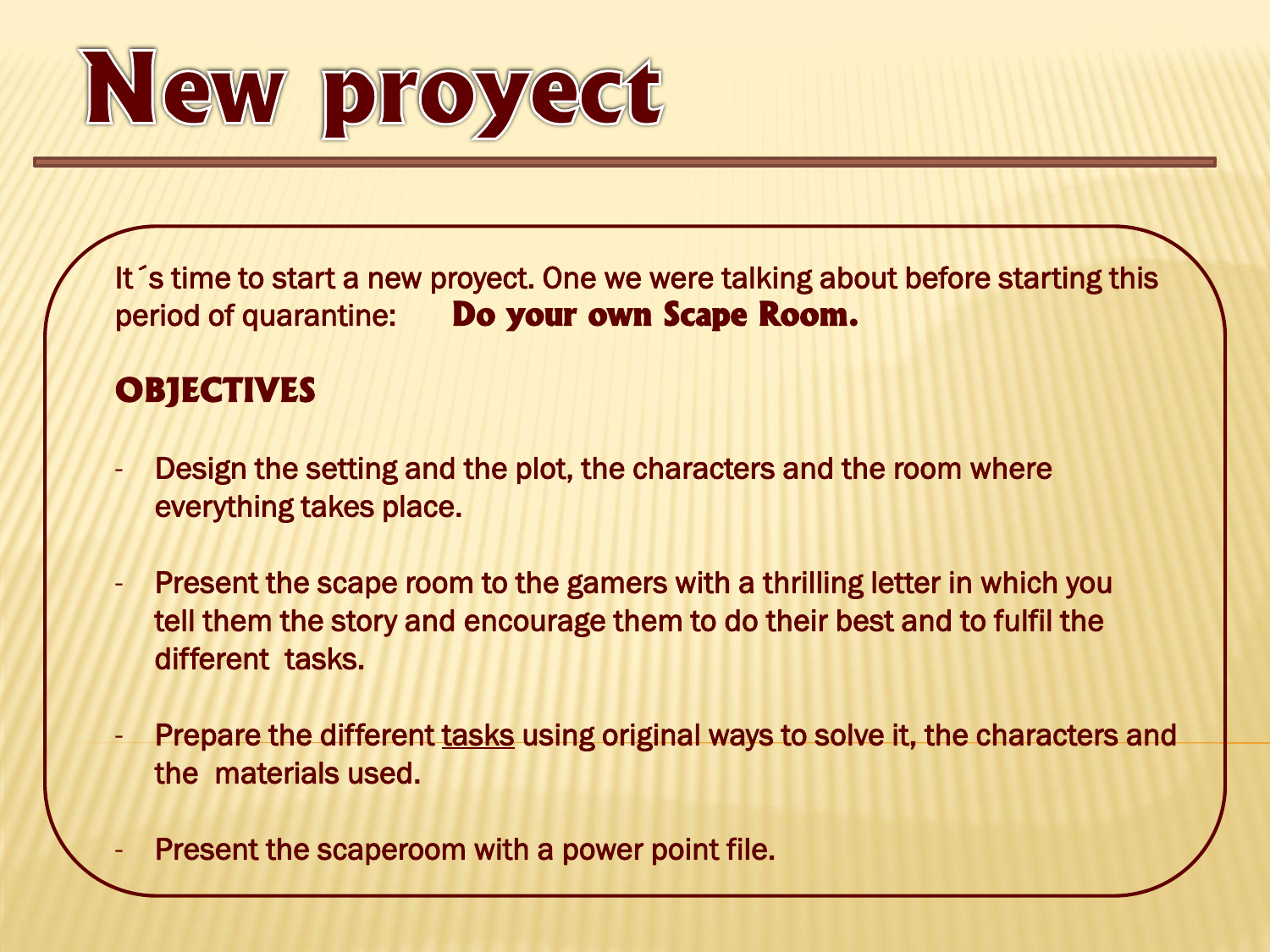## Task 1: Presentation

- **GROUPS:** Choose your classmates. Each group must have between three and four members (no more!).
- **- SETTING**: Choose a setting for your new scape room: Agatha Christie mystery novels, a jail, a medieval castle…
- **- GAME:** Start your first task with the group trying to solve the following game.

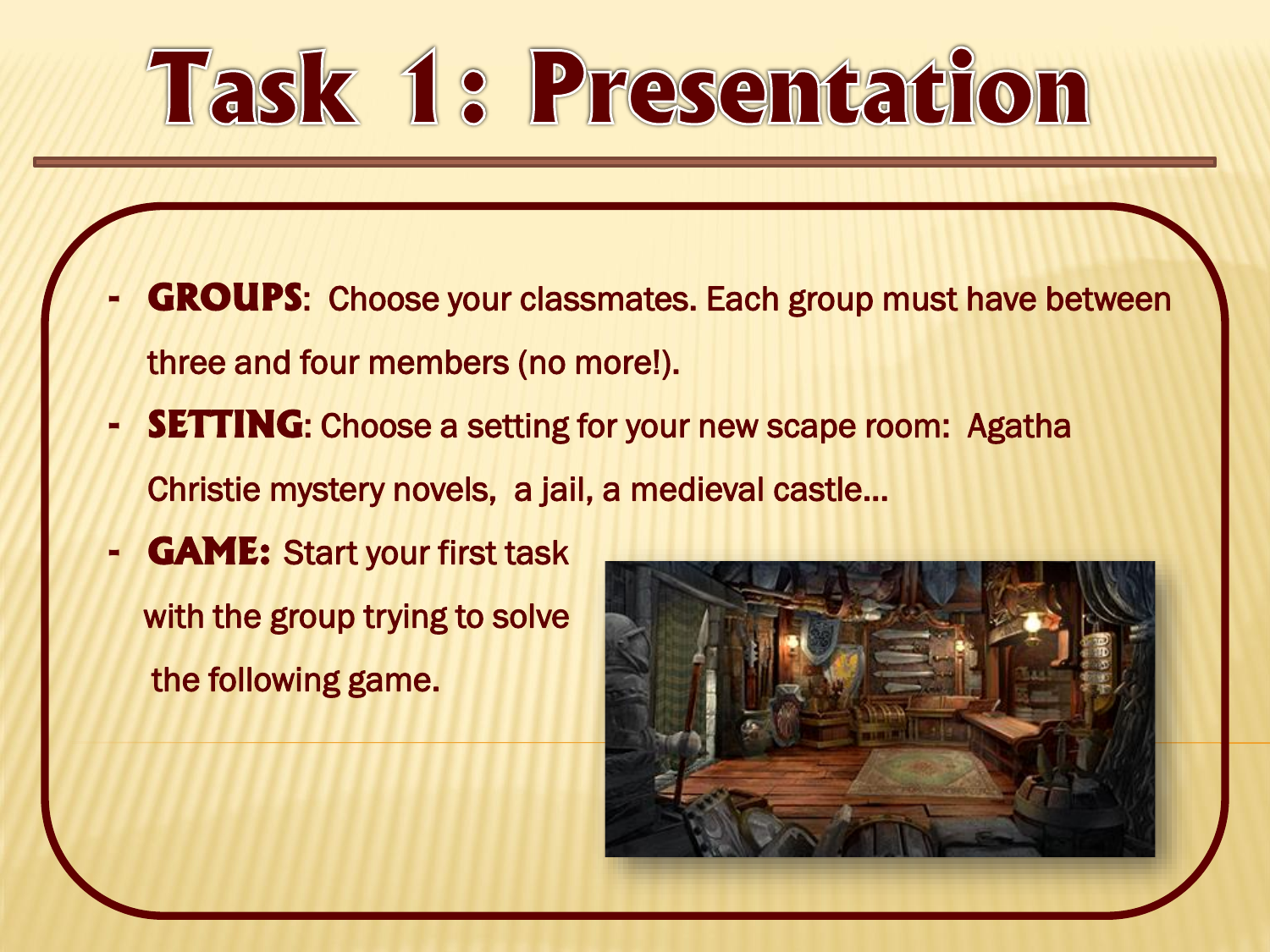### Botanical garden

Let's start with an easy enigma. In the garden there is a tree from each continent. Read the clues, and next, match a tree with a continent.

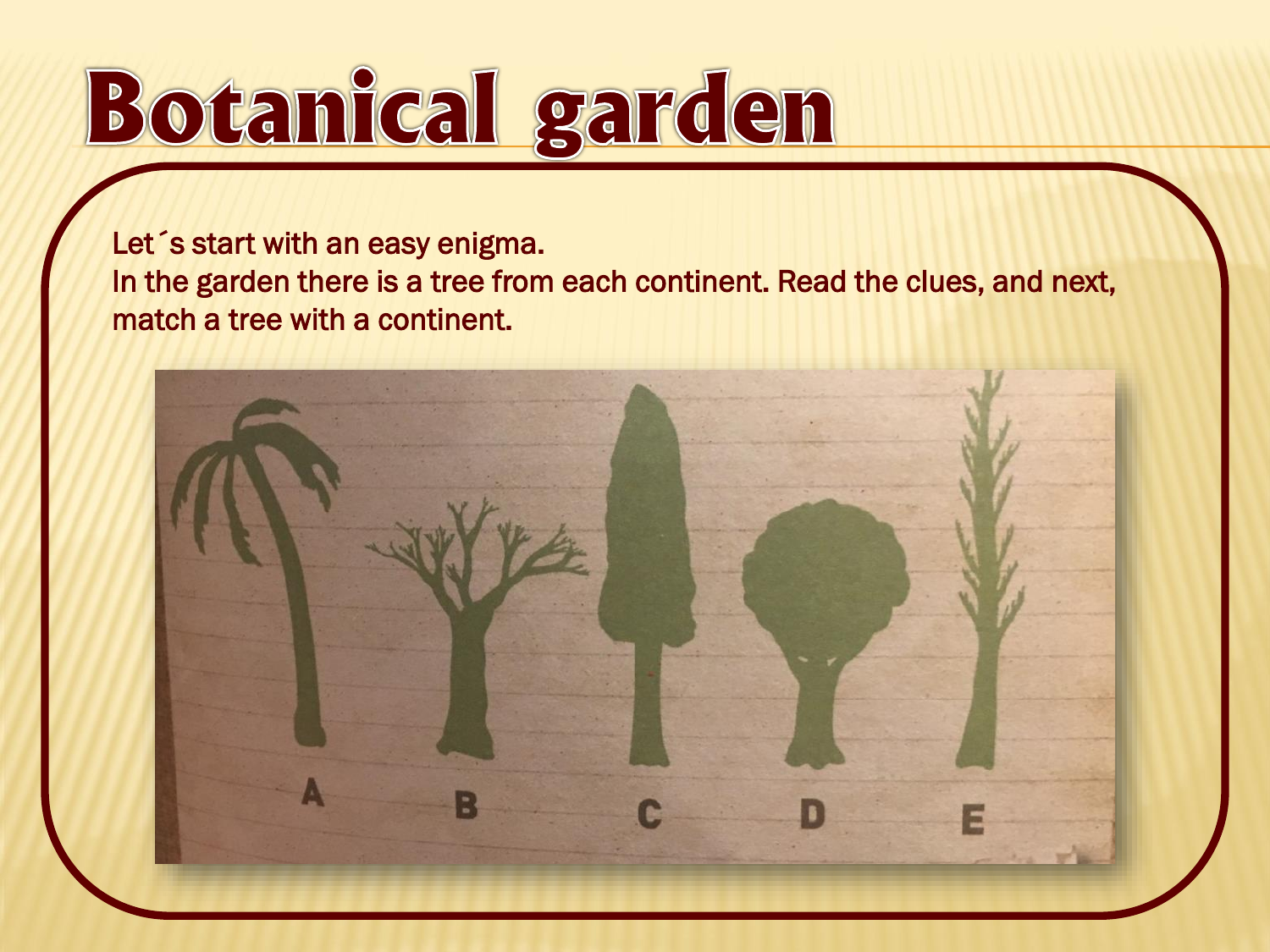## Botanical garden

Europe and Asian trees are not leafless. ✓Oceania´s one is not at the begining nor at the end.  $\checkmark$  The palm doesn t belong to a continen begining by "A". ✓Americá and Europe´s trunks are the widest ones. ✓Africa and Oceania´s trees are not the shortest ones. ✓America´s tree is next to the palm.

Once you have the solution, send it with the names of your Group and the theme of your scape room to me in Teams.

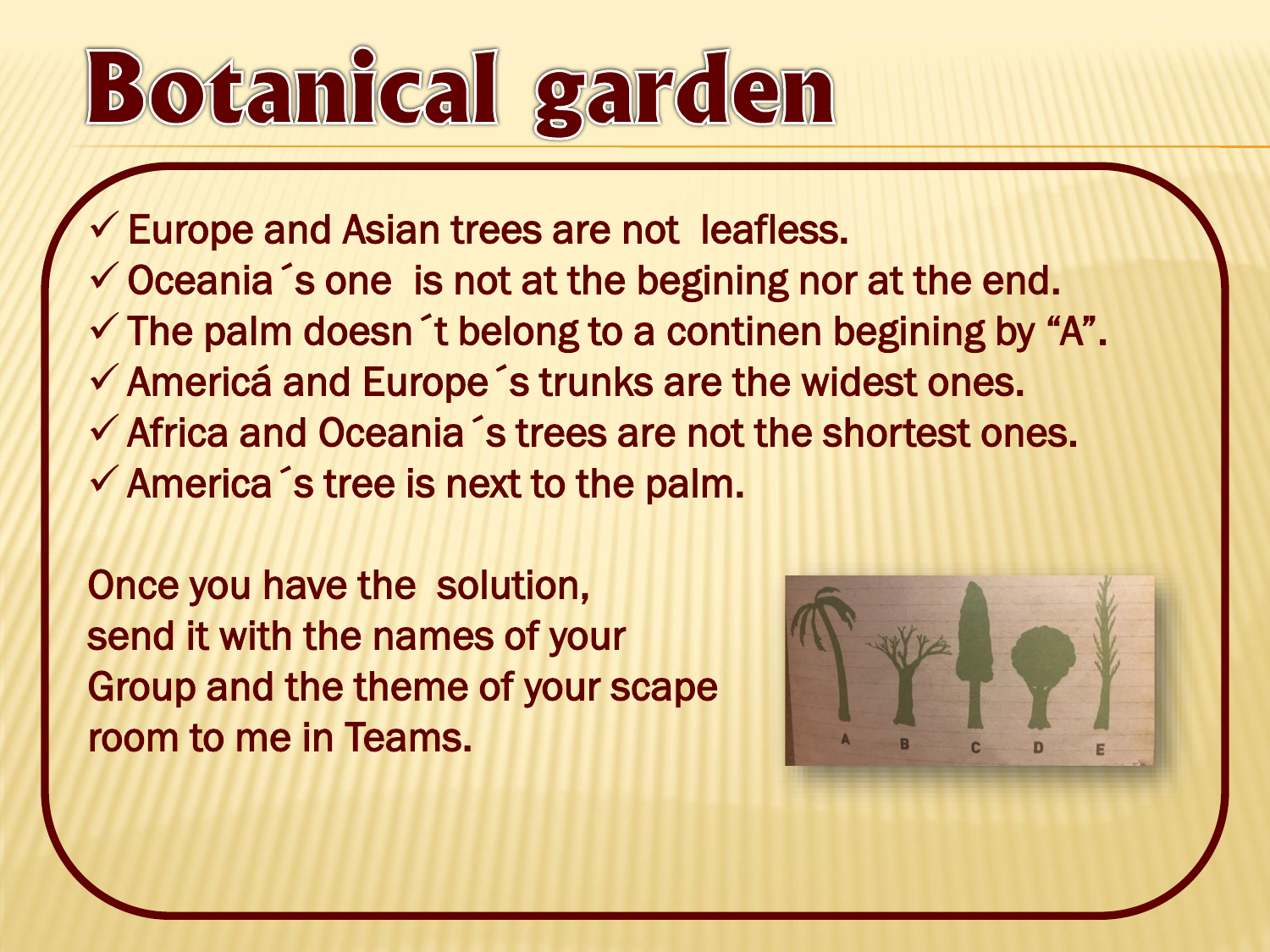### Task 2: Plan

### How to plan a scape room

- Read how to plan a scape room of this website (although wikipedia is not a reliable site to look for information, this Wikihow will be useful).
- <https://www.wikihow.com/Plan-an-Escape-Room>
- Design the flow chart of the scape room. You have an example in the next slide. Don´t worry, you can change it whenever you want.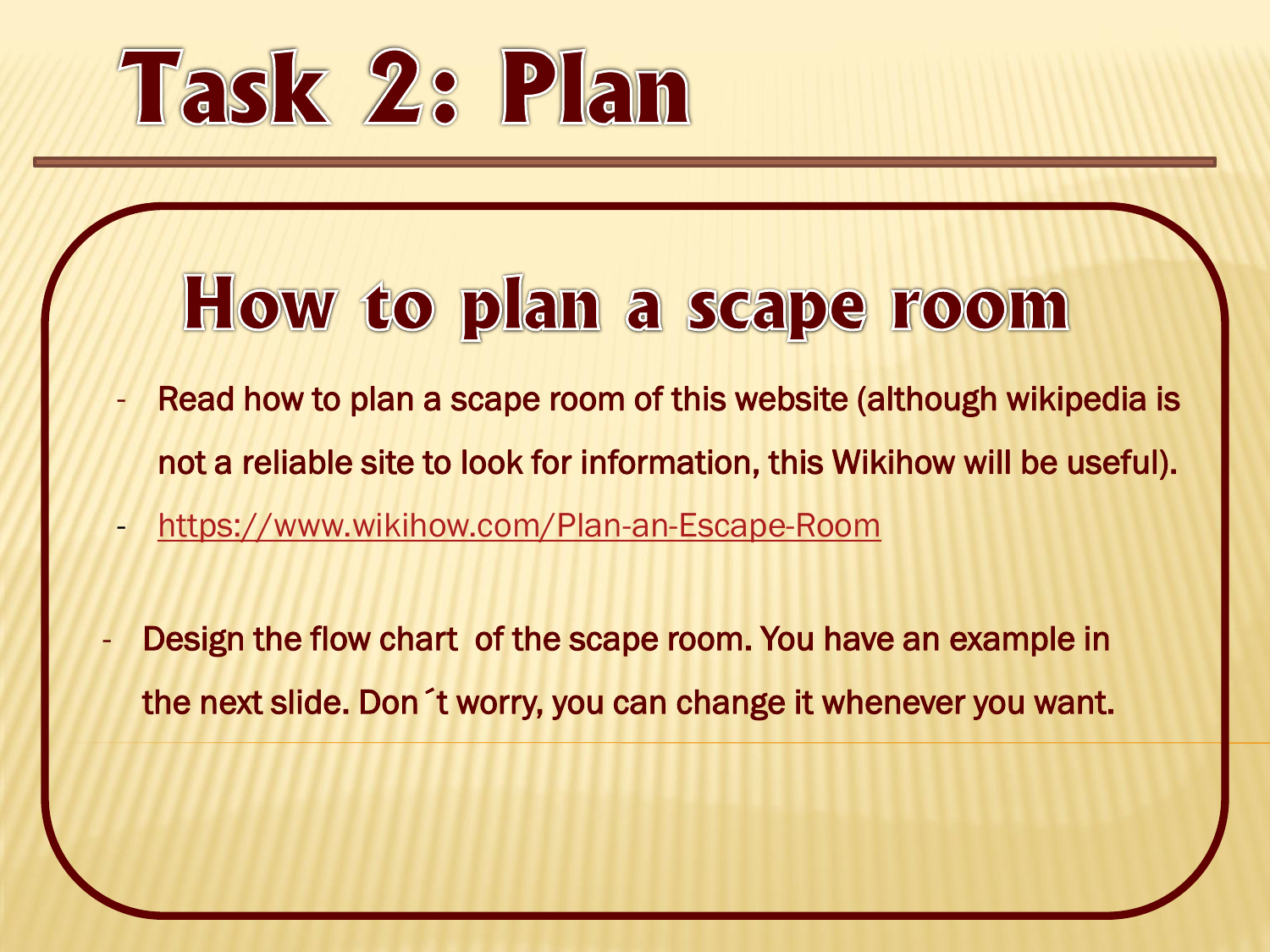### <u>Murder Mystery Flow Chart</u>

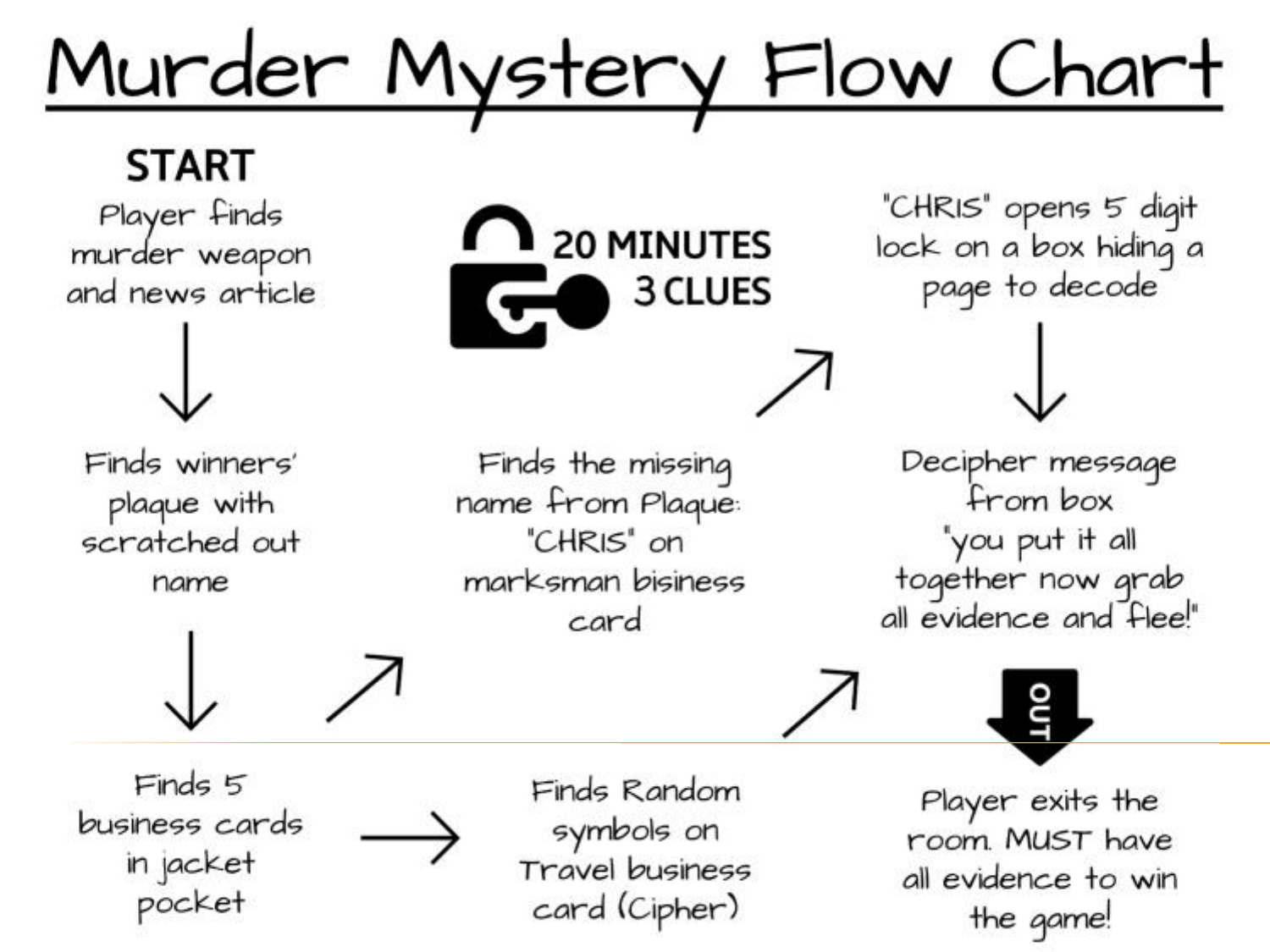### Task 3: Letter

**PRESENTATION:** Write a presentation for your proyect. A letter that the gamers will receive to understand the scape room. It will have up to 250 words and will have the first instructions.

Try to encourage the gamers through the letter with extreme adjectives and useful vocabulary.

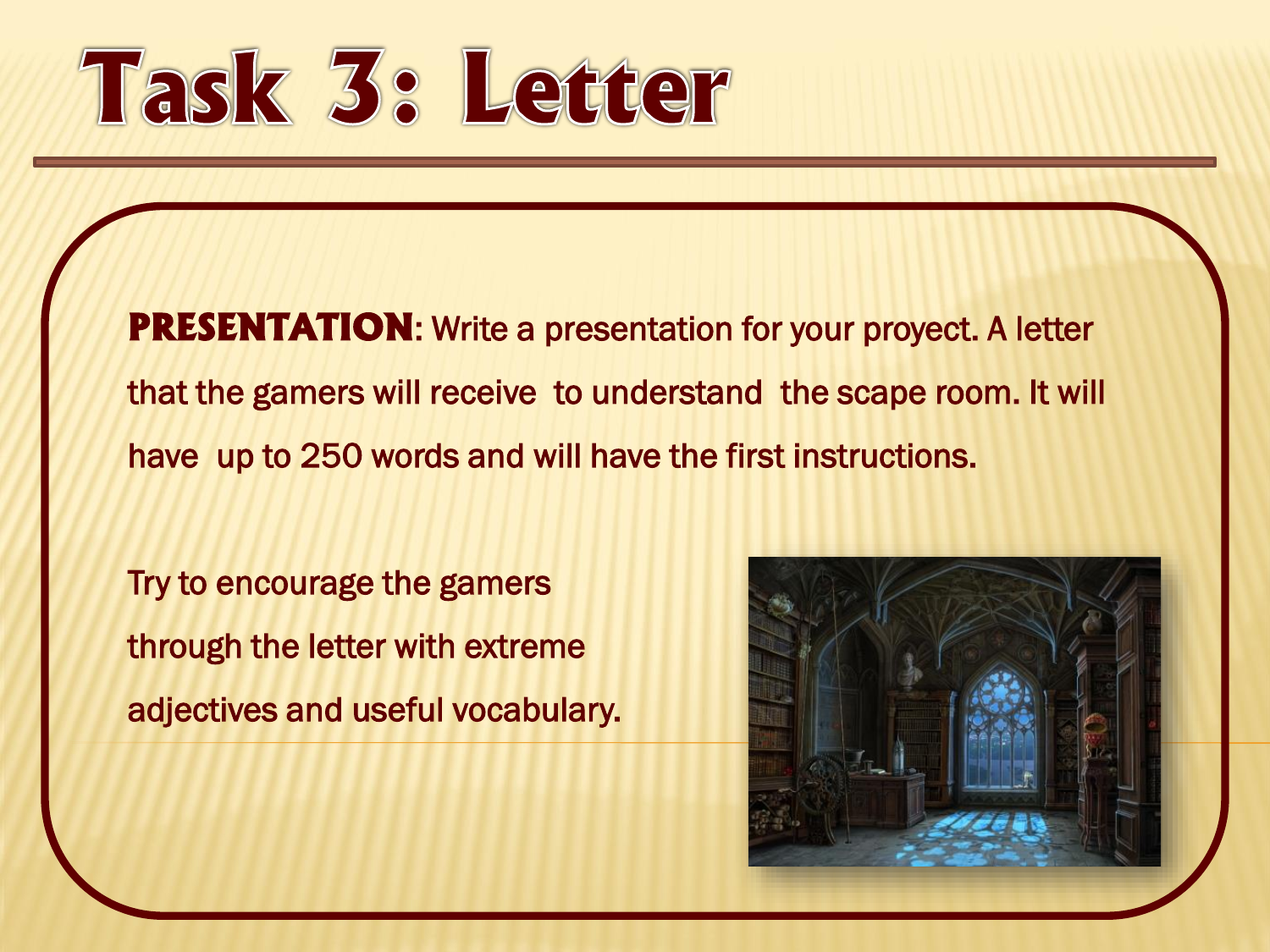### Task 4: The room

Describe the room where everything takes place with descriptive vocabulary and adjectives. Where are the clues hidden?

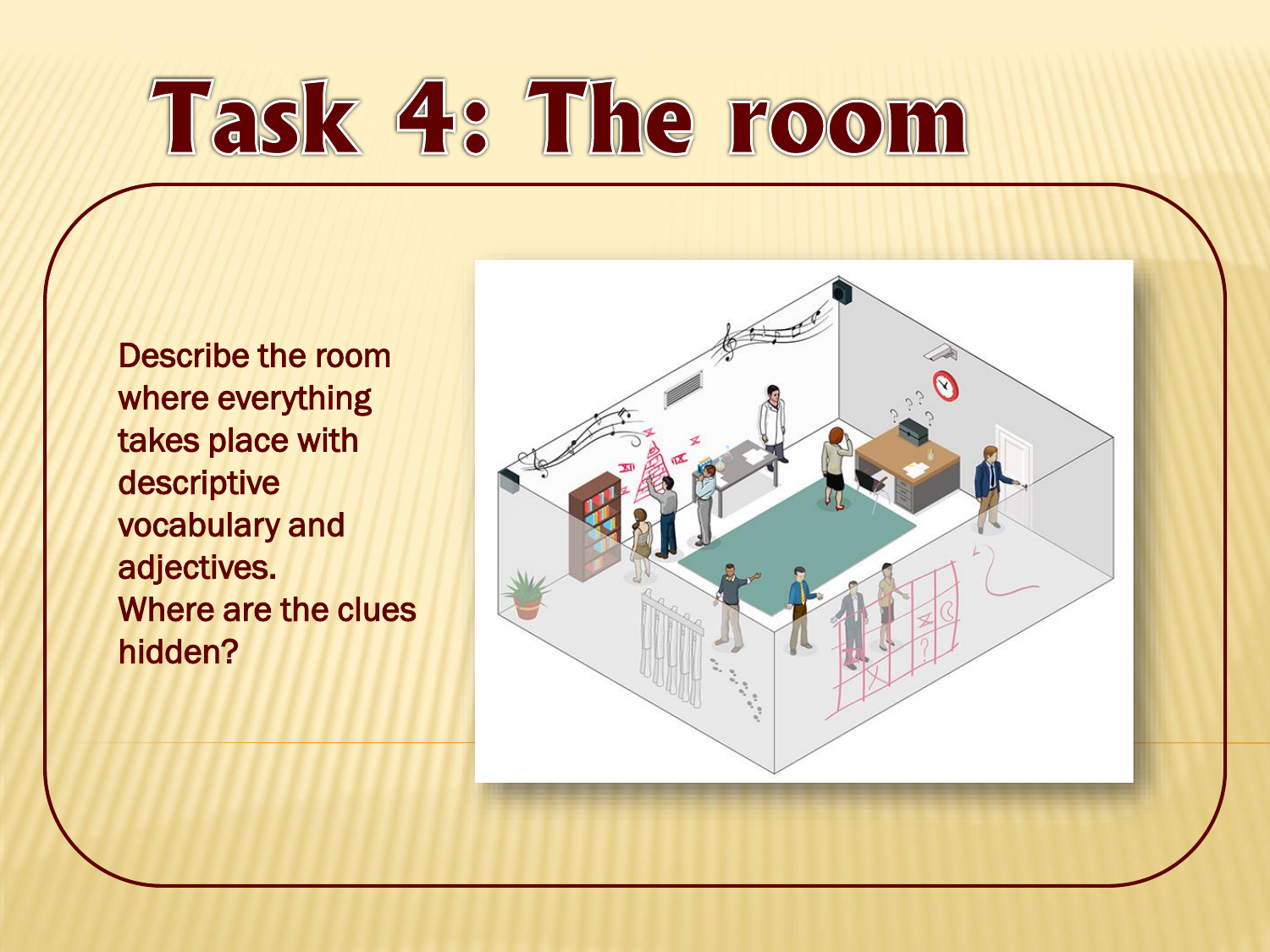# Task 5: Challenges

- Design the tasks. The scape room should have at least **7 challenges**.
- Explain each of them in a different slide with the materials needed. If you have to design a hidden clue, a card, ticket or map, do it and put it in the slide.
- Presentation, originality, variety of challenges will be taken into account.
- Mention the sources used in your Project.